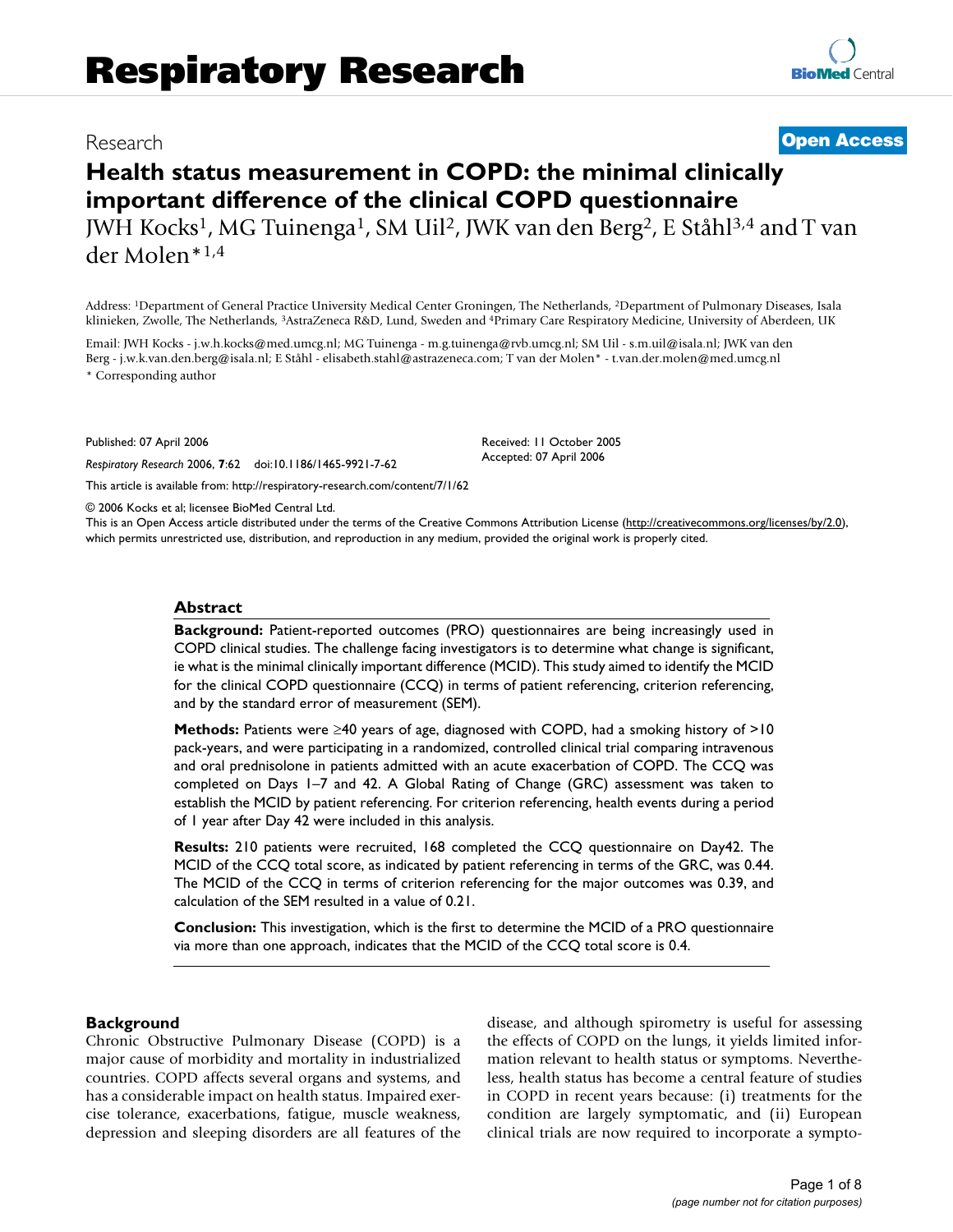matic measure[1,2]. The importance of the evaluation of health status in COPD has been demonstrated by two studies that show correlations between health status and other clinical outcomes. Poor scores on the St George's Respiratory Questionnaire (SGRQ), an instrument that measures disease specific health status, were associated with mortality, hospital readmission and increased healthcare resource consumption[3,4].

A number of questionnaires for the assessment of healthrelated quality of life and health status which cover a broader view of patients' well-being have been introduced into clinical practice since the late 1980s. These include COPD specific tools, such as the Chronic Respiratory Questionnaire (CRQ),[5] the SGRQ (which is for both asthma and COPD),[6] the generic instruments such as the Medical Outcomes Study Short-Form 36 (SF-36), [7] the Breathing Problems Questionnaire (BPQ)[8] and the Quality of Life for Respiratory Illness Questionnaire (QOL-RIQ)[9]. These instruments all capture valuable data, but have levels of complexity that make them difficult to use in the routine clinic setting. This has led to the need for a shorter and validated method to measure health status in order to assess clinical control in clinical trials as well as in daily clinical practice. The Clinical COPD Questionnaire (CCQ) [see Additional file: 1] has been developed to address this need[10].

One of the problems facing researchers using new assessments of patient-reported outcomes (PRO) questionnaires is the determination of what constitutes a change that can be considered significant [11]. This minimal clinically important difference (MCID) has been defined as 'the smallest difference in a score in the domain of interest which patients perceive as beneficial and which would mandate in the absence of troublesome side effects and excessive costs a change in the patient's management'[12]. The MCID can be determined by the judgment of the patient on the basis of a Global Rating of Change (GRC) questionnaire (patient referencing), by the clinician (clinician referencing – again with a global questionnaire), or by comparing scores on a health status instrument with a pre-specified health criterion (criterion referencing). These categories have been applied variously to other instruments such as the SGRQ and CRQ[4,6,12-14]. The aim of the present study was to identify the MCID for the CCQ in three different ways: patient referencing, criterion referencing, and by calculating the standard error of measurement (SEM), a method that seeks correlations between single standard error units and established MCID approximations [15,16].

### **Patients and methods** *The CCQ*

The CCQ is a 10-item, self-administered questionnaire that can be completed in less than 2 minutes. Items are divided into three domains: symptom, functional state and mental state; patients are required to respond to each item on a seven-point Likert scale where  $0 =$  asymptomatic/no limitation and  $6 =$  extremely symptomatic/total limitation. The final score is the mean of all ten items, and scores for the three domains can be calculated separately if required. Two versions are available: a 7-day version, which asks patients to recall their COPD status over the past week, and a 24-hour version, which is usually used as a diary. The CCQ has been validated and has shown strong discriminative properties, test-retest reliability and responsiveness[10].

#### *Patients*

From June 2001 until May 2003, data were collected from 210 patients admitted to the Isala klinieken at Zwolle, The Netherlands with an acute exacerbation of COPD. These patients were participating in a randomized, controlled clinical trial designed to compare the effects of treatment with intravenous and oral prednisolone in patients with an acute exacerbation of COPD. Patients were at least 40 years of age and had COPD as indicated by the criteria of the American Thoracic Society[17]. All patients had a smoking history of more than 10 pack-years, and gave informed and written consent before enrolment.

Patients with a history of asthma were excluded, as were those with known hypersensitivity to prednisolone, chest X-ray not consistent with exacerbation of COPD, arterial PaCO<sub>2</sub> above 9.3 kPa or acidosis (pH <7.26). Participation in another clinical trial in the four weeks preceding randomization, presence of severe co-morbidity, and inability to follow the investigator's instructions were also grounds for exclusion. Patients received either a 5-day course of continuous intravenous prednisolone (60 mg/ 24 hours diluted in 96 ml saline 0.9%) together with three-times daily one placebo tablet, or a 5-day course of three-times daily one tablet of 20 mg prednisolone with a continuous placebo infusion (100 ml saline 0.9%/24 hours). Active and placebo medication had a similar appearance. After 5 days all patients received oral prednisolone at a dosage of 30 mg once daily, which was subsequently reduced by 5 mg daily until 0 mg or a prior maintenance dosage was reached[18].

# *Data collection*

#### *Patient referencing*

The CCQ was completed on Days 1 to 7 and during an outpatient visit on Day 42. A GRC assessment was also taken on Days 2 and 3 to evaluate self-perceived changes in disease control since the first day of admission to hos-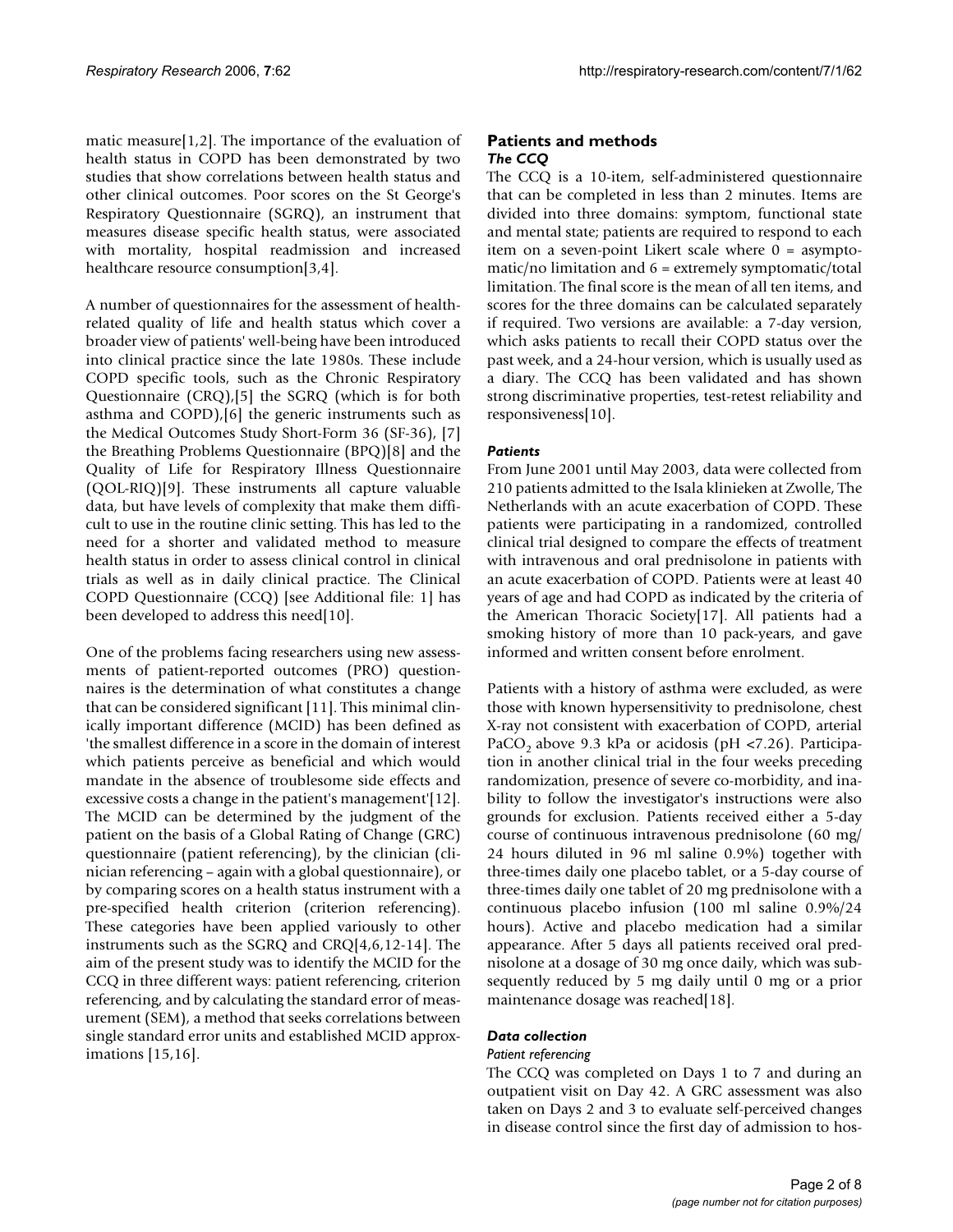pital. Responses were scored from +7 (a very great deal better) to -7 (a very great deal worse); 0 indicated no change [22]. Scores of -3, -2, +2 and +3 were considered to represent minimal but nevertheless clinically important changes. To establish the MCID by patient referencing, the mean change in CCQ score from admission to Day 2 or 3 of the group with minimal change on the GRC questionnaire  $(-3, -2, +2, -1)$  was calculated.

### *Criterion referencing*

Health events were classified as major (hospital readmission for a pulmonary cause or death) or minor (worsening of COPD symptoms requiring treatment with an oral corticosteroid and/or antibiotics). Major health events only were included in the present analysis, with data pertaining to health events in all patients who completed the CCQ on Day 42 of the follow-up period. Data were obtained from general practitioners and hospital records.

# *SEM*

SEMs were calculated using the following equation:[19]

 $SEM = \sigma_x \sqrt{1-r_{xx}}$ 

Where (i)  $r_{xx}$  = the reliability/intra class coefficient of the CCQ = 0.94;[10] and (ii)  $\sigma_x$  = standard deviation of the total CCQ on Day 42 (baseline) = 0.87.

#### *Follow-up*

Patients were followed for 12 months after completion of the CCQ on Day 42 in order to collect data on health events that could be matched to CCQ responses. Electronic medical dossiers at the trial centre were checked and data were provided by general practitioners, with information requested including dosages and lengths of courses for oral corticosteroids and/or antibiotics, hospital admissions for COPD exacerbations, admission to nursing homes, and death.

# *Statistical analysis*

All analyses were performed with SPSS software version 12.0 (SPSS Inc., Chicago). A paired samples t-test was used to test the differences between CCQ total and domain scores on admission and on Days 2 and 3. The Wilcoxon signed ranks test was used for the mental state domain, since scores in this domain were skewed.

For criterion referencing, means and standard deviations of total, functional and symptom CCQ scores were calculated. Unpaired t-tests were used to compare differences between groups. For CCQ scores in the mental state domain, the non-parametric Mann-Whitney U test was used. P values less than 0.05 were considered to be statistically significant.

# **Results**

Of the 210 patients who were recruited to the clinical study on which this analysis is based, 168 completed the CCQ questionnaire on Day 42, 58 had global ratings of change for Day2, 59 on Day 3 and completed the CCQ on Day 1,2 and 3. Of the 168 patients who were followed up in the criterion referencing population, 24% were current smokers; the median smoking history across all these patients was 36.5 pack-years (range: 11 to 130 packyears). Ages ranged from 43 to 84 years, with a median age of 71 years. Most patients were experiencing moderate (47.6%) or severe (33.3%) disease according to Global Obstructive Lung Disease (GOLD) criteria[20]. The 42 patients that could not be included in the criterion referencing study (14 withdrew their informed consent, 12 died before day 42, 9 were lost to follow-up, 5 had no CCQ data, 1 had no exacerbation and 1 reported side effects of study medication), were slightly older with a median of 74 years, but were similar in respect to percentage predicted forced expiratory volume in 1 second  $(FEV<sub>1</sub>)$ , current smoking and number of pack-years.

As might be expected as a result of study intervention, the  $FEV<sub>1</sub>$  increased significantly in the criterion referencing population from 37.7% to 43.2% (means,  $p = 0.000$ ) between hospital admission (Day 1) and Day 42.

# *Patient referencing*

Tables 1 and 2 show mean CCQ changes between Days 2 and 3, respectively, grouped according to response on the GRC scale. Twenty-one patients responded with no change and 3 reported worsening on Day 2. On Day 3, 1 patient reported worsening whereas 10 patients reported no change. The first category, which shows changes of +1 (no discernable or only very slight improvement), included only very small numbers of patients on both Days 2 and 3 and is below the threshold for clinical change specified in the protocol. No significant change in CCQ scores for any domain was seen for this category. However, at the threshold for clinically relevant change (score change of  $+2$  or  $+3$ ), some significant improvements in CCQ scores became apparent: on Day 2, CCQ changes of 0.70 for the symptom domain and 1.0 for the mental domain fell outside the respective 95% confidence intervals and attained statistical significance. A trend towards significant change for the total CCQ score on Day 2 (0.40;  $p = 0.098$ ) translated into statistically significant improvement on Day 3 (0.44;  $p = 0.008$ ) that was associated with a GRC improvement of +2 or +3. Statistical significance was maintained on Day 3 for the symptom domain, but was lost for the mental domain. Furthermore, the number of patients available for CCQ scoring in the GRC +2 or +3 category increased from 15 on Day 2 to 20 on Day 3. These observations therefore suggest that the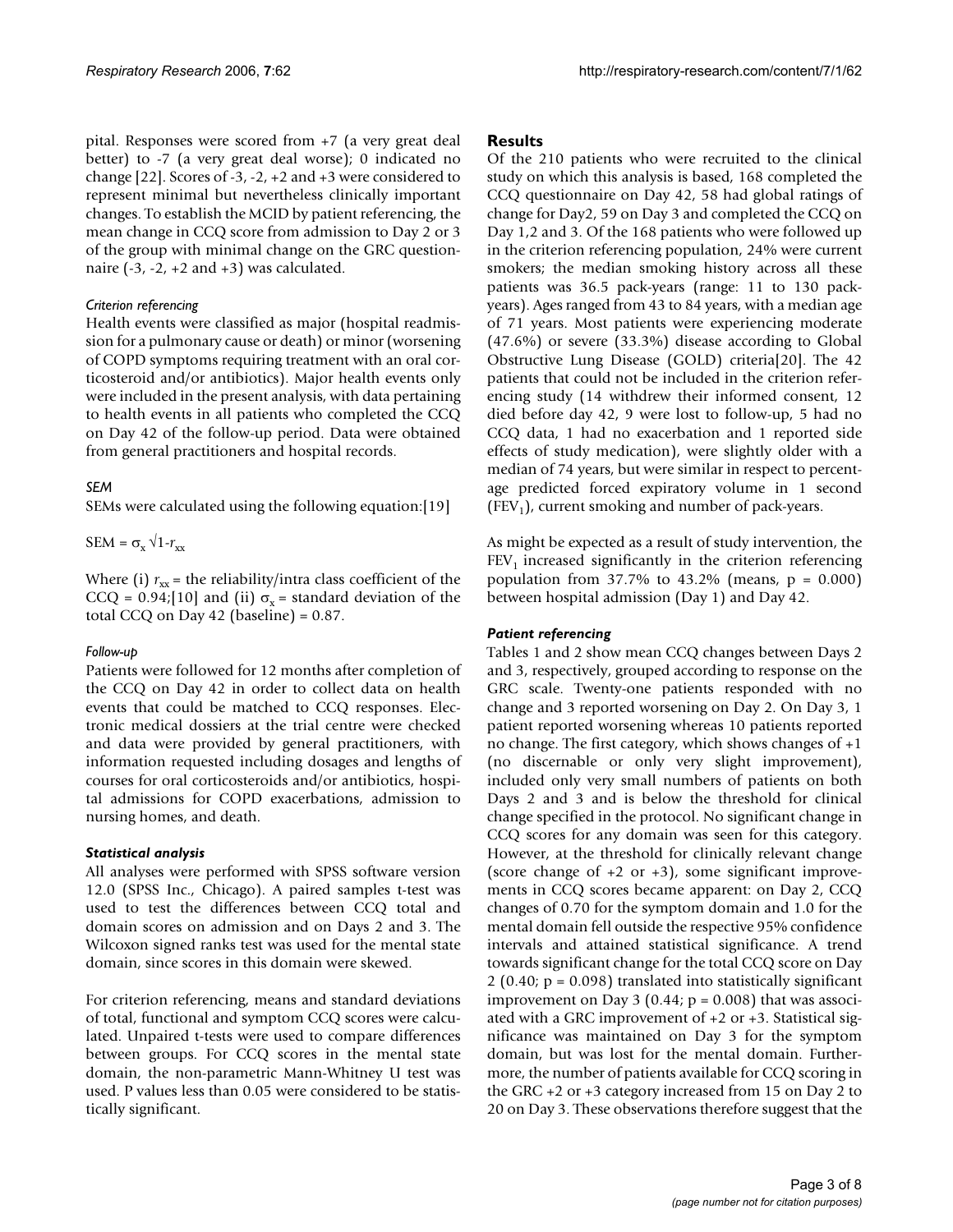**Table 1: Minimal Clinically Important Difference (MCID) for the Clinical COPD Questionnaire (CCQ) by patient referencing. Differences between CCQ scores for Days 1 and 2 grouped according to Global Rating of Change (GRC) as scored by patients on a scale of -7 to 7. Note that paired-sample t-tests were used for total CCQ scores and for symptom and functional domains; Wilcoxon signed rank test was used for the mental domain.**

| CCQ score category        | Score difference: Day 1 minus Day 2 |                         |          |  |
|---------------------------|-------------------------------------|-------------------------|----------|--|
|                           | Mean $\pm$ SD                       | 95% confidence interval | p value  |  |
| $GRC + 1 (n = 3)$         |                                     |                         |          |  |
| Total                     | $0.30 \pm 0.30$                     | $-0.45, 1.05$           | 0.225    |  |
| Symptoms                  | $-0.25 \pm 1.64$                    | $-4.32, 3.82$           | 0.816    |  |
| Function                  | $1.17 \pm 0.80$                     | $-0.83, 3.16$           | 0.128    |  |
| Mental                    | $-0.5\S$                            |                         | 0.157    |  |
| GRC +2 to +3 ( $n = 15$ ) |                                     |                         |          |  |
| Total                     | $0.40 \pm 0.90$                     | $-0.09, 0.91$           | 0.098    |  |
| Symptoms                  | $0.70 \pm 1.09$                     | 0.98, 1.30              | $0.026*$ |  |
| Function                  | $0.17 \pm 1.37$                     | $-0.93, 0.59$           | 0.645    |  |
| Mental                    | $1.0$ §                             |                         | $0.007*$ |  |
| GRC +4 to +5 ( $n = 14$ ) |                                     |                         |          |  |
| Total                     | $1.31 \pm 1.09$                     | 0.69, 1.94              | $0.001*$ |  |
| Symptoms                  | $1.13 \pm 1.52$                     | 0.25, 2.0               | $0.016*$ |  |
| Function                  | $1.48 \pm 1.25$                     | 0.76, 2.20              | $0.001*$ |  |
| Mental                    | $0.5\S$                             |                         | $0.018*$ |  |
| GRC +6 to +7 ( $n = 2$ )  |                                     |                         |          |  |
| Total                     | $1.95 \pm 0.07$                     | 1.31, 2.59              | $0.016*$ |  |
| Symptoms                  | $2.75 \pm 1.77$                     | $-13.13, 18.63$         | 0.272    |  |
| Function                  | $1.50 \pm 1.06$                     | $-8.03, 11.03$          | 0.295    |  |
| Mental                    | $1.25$ §                            |                         | 0.317    |  |

\* Statistically significant (2-tailed):  $p < 0.05$ . § Difference in median scores

**COPD** = chronic obstructive pulmonary disease; **SD** = standard deviation.

MCID of the CCQ total score, as indicated by patient referencing in terms of the GRC, is 0.44.

As might be expected, significant improvements in all CCQ domains were seen in the GRC category of  $+4$  to  $+5$ (Table 1 and Table 2). These GRC scores represent higher levels of patient-perceived clinical improvement that are reflected by significant improvements in CCQ scoring (CCQ changes ranged from 1.25 to 1.46 across domains on Day 3), but are too great to be considered as minimally clinically relevant. Too few patients were represented in the maximal GRC change category (+6 to +7) on Days 2 and 3 for CCQ results to be trustworthy, but there was an overall trend towards further increases in CCQ scores.

#### *Criterion referencing*

Differences in mean CCQ scores on Day 42 between patients who experienced major health events (death,

rehospitalization and death and/or rehospitalization) during the subsequent 12 months are presented in Table 3. There were no significant differences that could be related to clinical outcomes in the mental domain of the CCQ, but changes of interest were seen for functioning and symptoms, and for total CCQ scores.

Day 42 total CCQ score difference was -0.8 between patients who died and those who survived over the next 12 months (p < 0.001). CCQ differences for rehospitalization were not as marked, however, with borderline significance being noted for the difference of -0.47 in the function domain ( $p = 0.047$ ) only. For the combined major outcome of death and/or rehospitalization, a difference -0.39 for the total CCQ score, attained statistical significance (Table 3). Thus, the MCID by inspection for the CCQ in terms of criterion referencing for the major outcomes covered in this analysis is 0.39.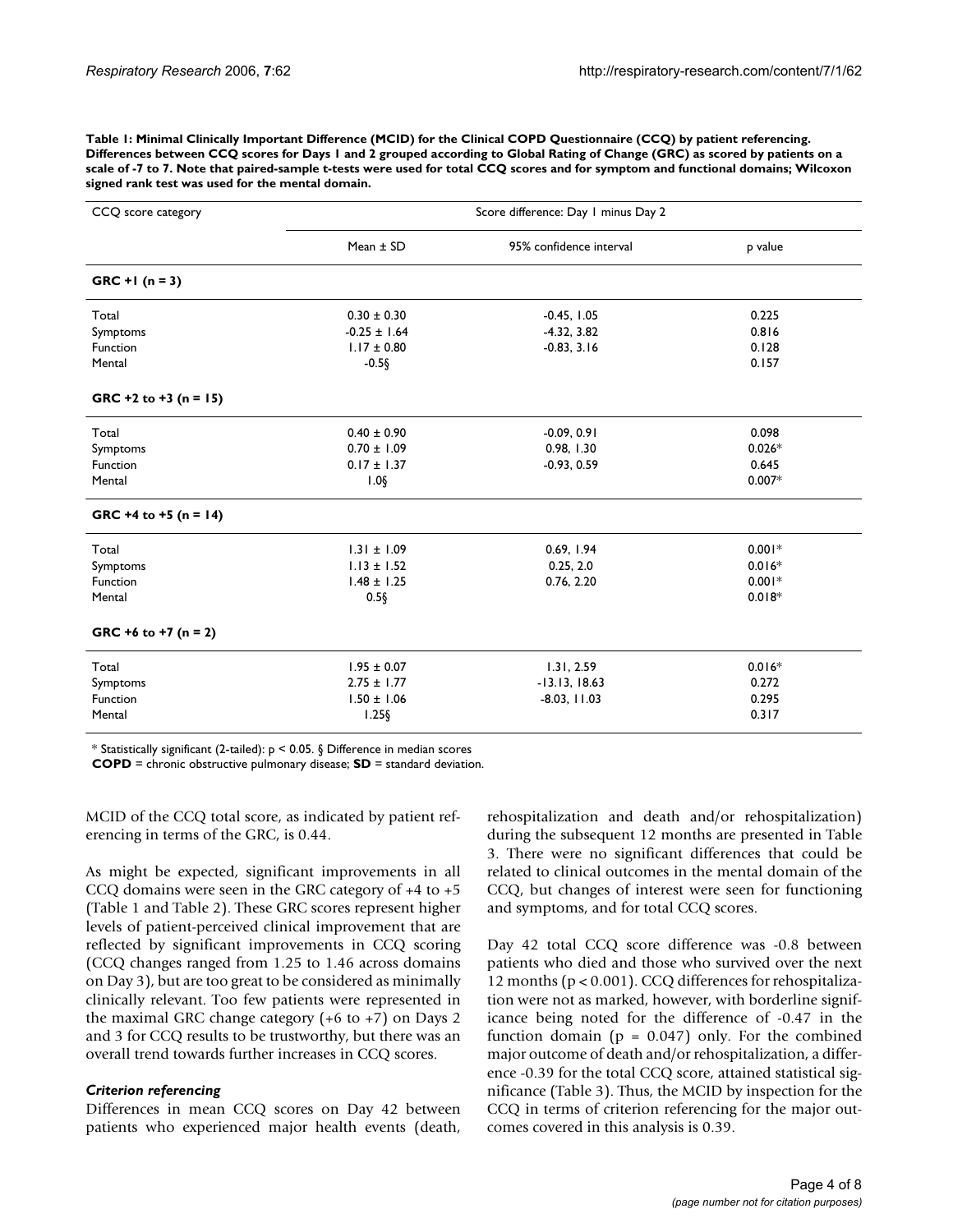**Table 2: Minimal Clinically Important Difference (MCID) for the Clinical COPD Questionnaire (CCQ) by patient referencing. Differences between CCQ scores for Days 1 and 3 grouped according to Global Rating of Change (GRC) as scored by patients on a scale of -7 to 7. Note that paired-sample t-tests were used for total CCQ scores and for symptom and functional domains; Wilcoxon signed rank test was used for the mental domain.**

| CCQ score category        | Score difference: Day 1 minus Day 3 |                         |            |  |
|---------------------------|-------------------------------------|-------------------------|------------|--|
|                           | Mean $\pm$ SD                       | 95% confidence interval | p value    |  |
| $GRC + 1 (n = 4)$         |                                     |                         |            |  |
| Total                     | $0.05 \pm 0.49$                     | $-0.73, 0.83$           | 0.852      |  |
| Symptoms                  | $0 \pm 1.02$                        | $-1.62, 1.62$           | 1.0        |  |
| Function                  | $0 \pm 1.02$                        | $-1.62, 1.62$           | 1.0        |  |
| Mental                    | 0.25                                |                         | 0.414      |  |
| GRC +2 to +3 ( $n = 20$ ) |                                     |                         |            |  |
| Total                     | $0.44 \pm 0.66$                     | 0.13, 0.75              | $0.008*$   |  |
| Symptoms                  | $0.74 \pm 0.93$                     | 0.30, 1.17              | $0.002*$   |  |
| Function                  | $0.26 \pm 0.995$                    | $-0.20, 0.72$           | 0.253      |  |
| Mental                    | $0.25\S$                            |                         | 0.398      |  |
| GRC +4 to +5 ( $n = 20$ ) |                                     |                         |            |  |
| Total                     | $1.36 \pm 1.07$                     | 0.86, 1.86              | $< 0.001*$ |  |
| Symptoms                  | $1.46 \pm 0.99$                     | 1.0, 1.92               | $< 0.001*$ |  |
| Function                  | $1.31 \pm 1.65$                     | 0.54, 2.08              | $0.002*$   |  |
| Mental                    | $1.75\S$                            |                         | $0.023*$   |  |
| GRC +6 to +7 ( $n = 4$ )  |                                     |                         |            |  |
| Total                     | $1.95 \pm 0.87$                     | 0.56, 3.34              | $0.021*$   |  |
| Symptoms                  | $2.37 \pm 1.13$                     | 0.58, 4.17              | $0.024*$   |  |
| Function                  | $2.31 \pm 0.90$                     | 0.88, 3.74              | $0.014*$   |  |
| Mental                    | $-0.25$ §                           |                         | 0.655      |  |

\* Statistically significant (2-tailed):  $p < 0.05$ . § Difference in median scores

**COPD** = chronic obstructive pulmonary disease; **SD** = standard deviation.

#### *SEM*

Calculation of the SEM using the described method resulted in a SEM of 0.21.

# **Discussion**

The methods used in the present analysis to determine the MCID for the CCQ yielded similar findings with patient and criterion referencing (0.44 and 0.39 units respectively). However the SEM was much lower (0.21). In light of these observations, we suggest that the MCID of the CCQ instrument is approximately 0.4 points. Thus, a change in score of 0.4 or more from baseline indicates the smallest change indicated by the CCQ in health status that can be considered to be clinically significant.

The first method used, patient referencing, was based on CCQ changes linked to a prespecified global rating of change of  $+2$  to  $+3$  points over the first 3 days of treatment. In both this group and that with the next level of improvement (GRC change of +4 to +5), sufficient numbers of patients were available for clear patterns of change in the CCQ to be evident. The very small numbers of patients and consequent inconclusive results in the groups showing least (GRC change +1) and most (GRC change  $+6$  to  $+7$ ) clinical improvement was of little importance in the setting of the present analysis, as the change in health status of these patients was either too small or too large to be of interest.

Patient referencing has been used extensively by other investigators calculating MCIDs of PRO instruments, and our results are in broad agreement with these other findings. Furthermore, although this approach has not been formally validated, there is ample evidence that the global assessments used correlate well with PRO questionnaires.

Jaeschke and colleagues[12] performed an analysis in 55 patients with COPD who had participated in two clinical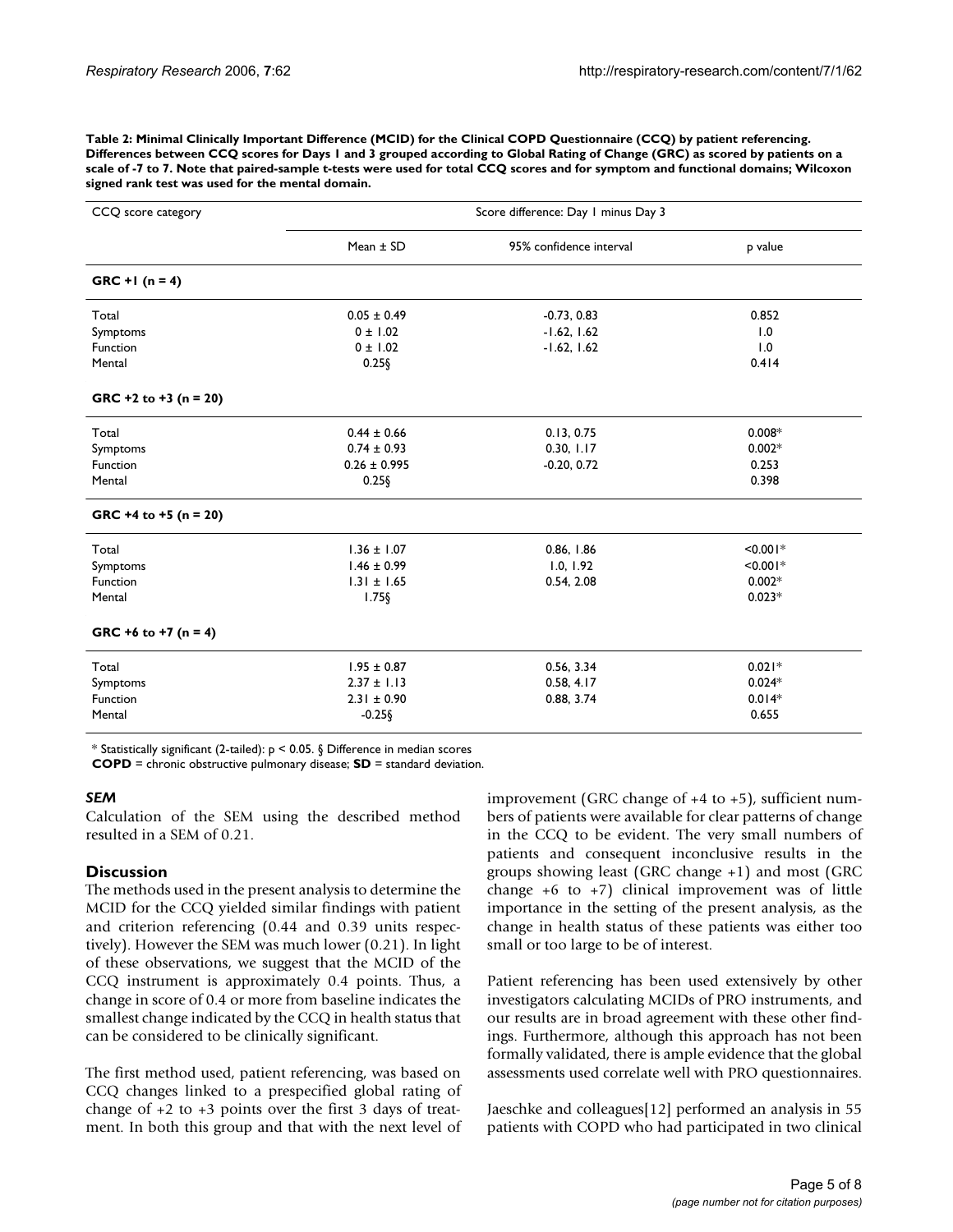**Table 3: Minimal Clinically Important Difference (MCID) for the Clinical COPD Questionnaire (CCQ) by criterion referencing. Differences between baseline (Day 42) CCQ scores are grouped according to major health events during 12-month follow-up. Unpaired-sample t-tests were used for total CCQ scores and for symptom and functional domains, with equal variances assumed; the Mann-Whitney U test was used for the mental domain.**

| CCQ score category                                                                       | Score difference |                         |            |  |
|------------------------------------------------------------------------------------------|------------------|-------------------------|------------|--|
|                                                                                          | Mean             | 95% confidence interval | p value    |  |
| Death ( $n = 25$ ) or survival ( $n =$<br>143)                                           |                  |                         |            |  |
| Total                                                                                    | $-0.80$          | $-1.23, -0.37$          | $< 0.001*$ |  |
| Symptoms                                                                                 | $-0.62$          | $-1.13, -0.12$          | $0.015*$   |  |
| Function                                                                                 | $-1.32$          | $-1.90, -0.74$          | $< 0.001*$ |  |
| Mental                                                                                   | $0.5\S$          |                         | 0.211      |  |
| Rehospitalization ( $n = 56$ ) or<br>$not (n = 112)$                                     |                  |                         |            |  |
| Total                                                                                    | $-0.18$          | $-0.52, 0.16$           | 0.290      |  |
| Symptoms                                                                                 | $-0.07$          | $-0.46 - 0.3$           | 0.706      |  |
| Function                                                                                 | $-0.47$          | $-0.93, -0.007$         | $0.047*$   |  |
| Mental                                                                                   | 0§               |                         | 0.505      |  |
| Death/rehospitalization (n =<br>70) versus survival/no<br>rehospitalization ( $n = 98$ ) |                  |                         |            |  |
| Total                                                                                    | $-0.39$          | $-0.71, -0.07$          | $0.017*$   |  |
| Symptoms                                                                                 | $-0.27$          | $-0.63, 0.10$           | 0.153      |  |
| Function                                                                                 | $-0.77$          | $-1.19, -0.34$          | $0.001*$   |  |
| Mental                                                                                   | 0§               |                         | 0.987      |  |

\* Statistically significant (2-tailed): p < 0.05. § Difference in median scores

**COPD** = chronic obstructive pulmonary disease.

trials and in 20 patients with heart failure. Changes in CRQ[5] and Chronic Heart Failure Questionnaire (CHQ)[21] scores were compared with retrospective global estimates of change by the patients themselves on a 15-point transition scale similar to our GRC (seven categories of improvement, seven of deterioration and one of no change). The authors set the threshold for clinical significance on this scale as 'almost the same, hardly any better (or worse)', 'a little better (or worse)' or 'somewhat better (or worse)', the last two of which approximate to the change of 2 to 3 on the scale used here. Although there was considerable variation between patients in MCID estimates, mean changes corresponding to the predefined threshold were 0.43 for dyspnea, 0.64 for fatigue, and 0.49 for emotional function. Jaeschke and colleagues[12] concluded that the mean change in score per question that corresponded to the MCID was consistently around 0.5.

Juniper et al[22] adopted a similar approach to determine an MCID for the Asthma Quality of Life Questionnaire (AQLQ), except that their threshold for minimally significant change was more similar to ours than that adopted by Jaeschke et al:[12] AQLQ scores that corresponded to 'a little better (or worse)' and 'somewhat better (or worse)' were used. In this analysis, each of 39 patients attending an asthma clinic was followed for 8 weeks. For overall asthma-specific quality of life and for all individual domains (activities, emotions and symptoms), the MCID per item was close to 0.5 (0.42 to 0.58). Differences of approximately 1.0 corresponded to moderate change, and large changes were accompanied by score changes of around 1.5.

It is worth noting at this point that more noticeable global changes as shown by the GRC were accompanied in our analysis by larger CCQ changes. By Day 3, a GRC of +4 to +5 was associated with mean increases in CCQ scores of 1.25 to 1.46 for the separate domains, and an increase in total mean score of 1.36. These changes were consistent across domains and were all statistically significant.

Further data in patients with asthma are available from a 1-year study in which 719 adults received nedocromil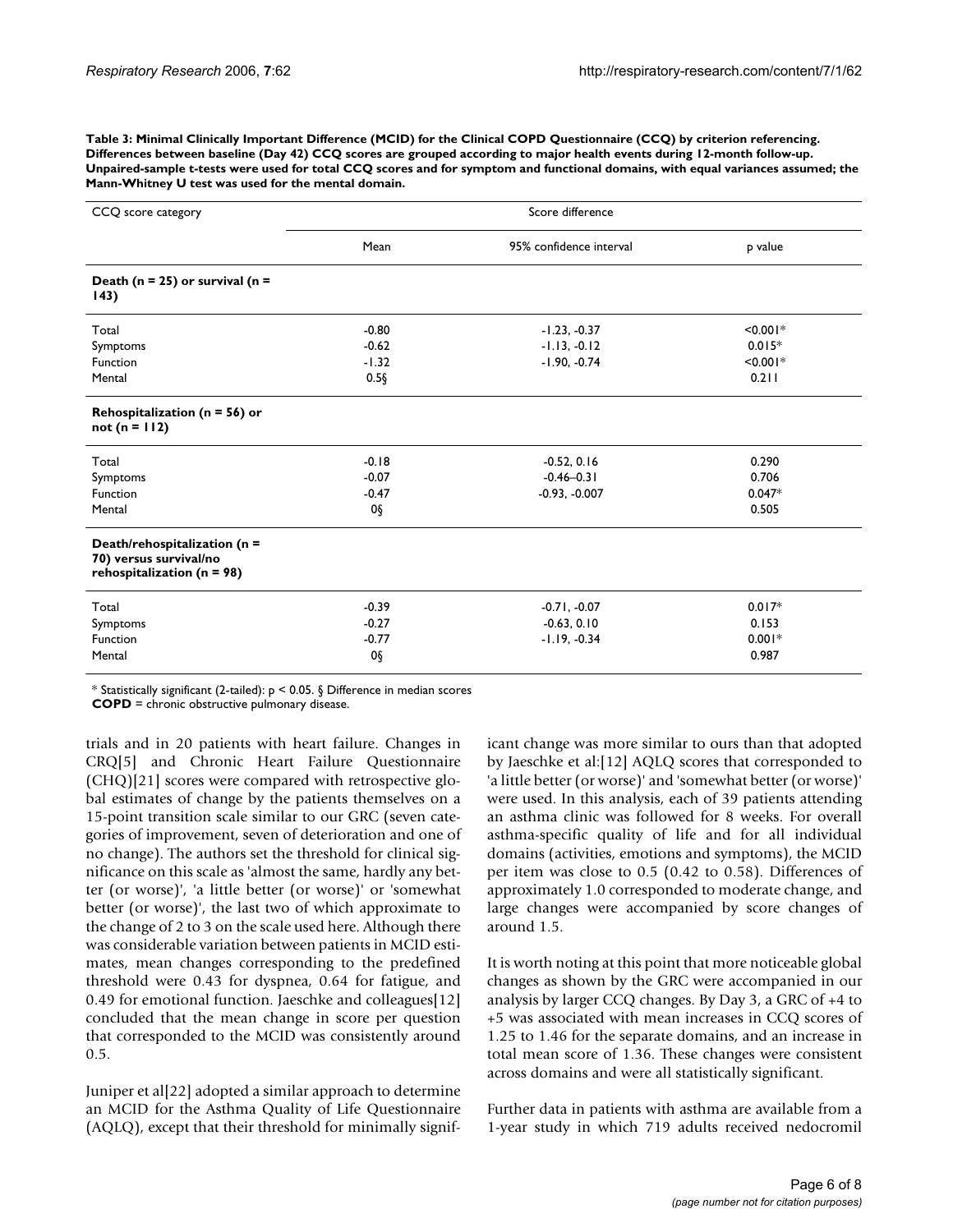sodium or placebo and were assessed with the SGRQ[23]. Differences in scores from baseline to 12 months were compared with patients' own retrospective estimates of treatment efficacy, and there was a rank order correlation between change in health-related quality of life and overall judgement of treatment efficacy. Patients who judged treatment to be 'slightly effective' showed a mean 4.0-unit change on the SGRQ[24]. In another study,[25] 87 patients who judged treatment with salmeterol to be 'satisfactory' showed a mean change in SGRQ of 2.0 points over 16 weeks. This term, however, was deemed ambiguous[13]. The lowest response category compatible with efficacy, 'effective', corresponded with a mean SGRQ change of 4.3 units in 109 patients.

Although it is not possible to compare these authors' results with those reported here because of the different PRO questionnaires and health status scales examined, it is clear that all these investigators were readily able to identify MCIDs by patient referencing methods. Furthermore, patterns of findings across the different studies are remarkably consistent, and show not only the smallest discernible changes, but also consistent increases in health status scores in parallel with patients' own perceptions of greater clinical improvement.

The criterion referencing approach compares health status scores to a specified health-related variable on the understanding that PRO questionnaire scores should be worse in patients who have major health events than in those who do not. Upon examination of CCQ scores categorized according to the major health outcomes of death, rehospitalization, and death and/or rehospitalization, we found the smallest statistically significant score change associated with one of these outcomes to be 0.39. Score changes that exceeded this value were found to be consistently significant, while lower scores failed to attain significance.

It should also be noted that MCIDs determined by this method might be expected to have predictive value, as the CCQ score differences were noted at baseline point of study Day 42 and corresponded to subsequent health outcomes reported 1 year later. Thus, it can be concluded that when a difference in CCQ score between two patients with COPD exceeds 0.39 points, the patient with the higher score has an increased risk of dying and/or being readmitted to hospital during the course of the following year. Overall, the smallest CCQ differences were found to be those between patients who were readmitted to hospital and those who were not, whereas the score differences between patients who died and those who survived were the largest. This predictive value concurs with results of other studies, such as Domingo-Salvany et al.[3] who reported a link between reduced duration of survival for

male patients with COPD and poor health-related quality of life. In addition, Osman and colleagues[4] found poor SGRQ scores to be associated with increased risk of hospital readmission for COPD.

The similarity between MCIDs determined by patient and criterion referencing for the CCQ as noted in the present analysis has been apparent in research into other healthrelated quality of life scales. SGRQ scores at baseline differed by 4.8 units between patients who were admitted to hospital or died and those who experienced neither of these outcomes in the year following discharge from hospital for an acute exacerbation of asthma in a study in 238 individuals[4]. Similarly, in a study in patients with COPD, SGRQ scores were related to Medical Research Council dyspnea gradings[26]. In 32 patients with a grading of 5 (housebound), SGRQ scores were 3.9 units worse than in patients who had major impairment but who were not housebound (grade 4).

The SEM has not been used in many studies for establishing the MCID of PRO questionnaires. For the CRQ, one-SEM appears to be closely related to the MCID of the CRQ[15]. In this study the SEM was found to be 0.21, which is lower than the other two methods used for establishing the MCID of the CCQ. This might be because of the high reliability/intra-class coefficient. Some researches take a more conservative approach to the assessment of the MCID using the SEM. They use the 1.96 SEM, which represents a 95% confidence interval[19]. Using this conservative measure, the MCID is 0.41, a similar result to that produced by the two other methods.

Thus, the present investigation, which is the first to determine the MCID of a PRO questionnaire via more than one approach, indicates that the MCID of the CCQ total score is 0.4. Our findings also demonstrate the predictive value of such differences in terms of longer term major health outcomes in patients with COPD.

# **Competing interests**

JK and MT received an unrestricted grant by AstraZeneca Sweden. ES is employed by AstraZeneca Sweden, TvdM has received research grants from Altana Pharma, Astra-Zeneca, Boehringer Ingelheim and GlaxoSmithKline, and speakers fees from AstraZeneca, AltanaPharma and GlaxoSmithKline.

# **Authors' contributions**

JK: analysis, interpretation and writing manuscript; MT: design, data collection, interpretation, revising manuscript; SU: design, data collection, revising manuscript; JB: data collection, revising manuscript; ES: design, interpretation, revising manuscript; TvdM: design, interpretation,